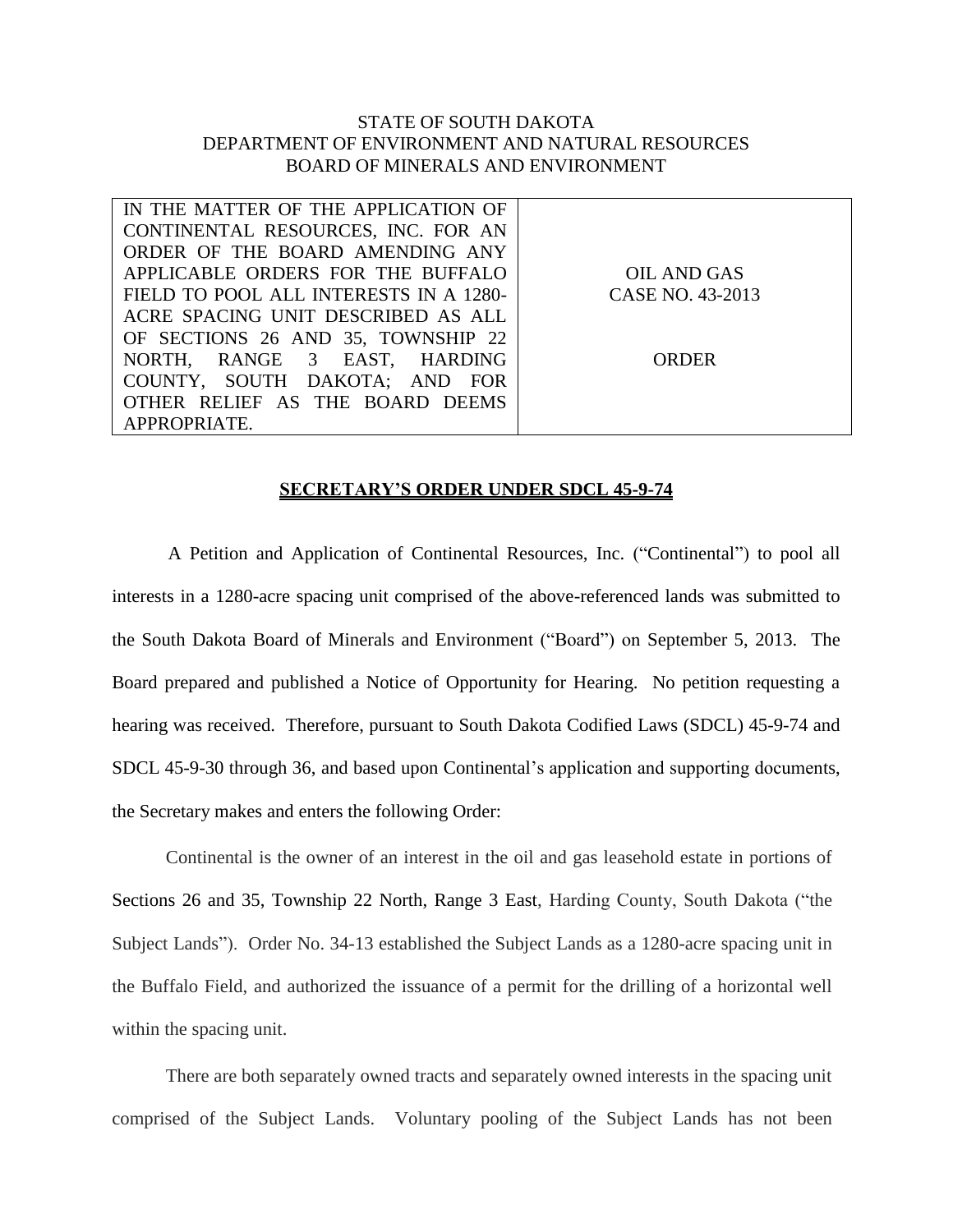accomplished.

Under the current case, Continental has requested that the Board pool all interests in the aforementioned spacing unit, and that the Board authorize Continental to drill, equip and operate the Grissom 44-35H horizontal well within said spacing unit.

In Continental's opinion, pooling the Subject Lands will increase the ultimate recovery of the pool, prevent waste, prevent the drilling of unnecessary wells and protect correlative rights.

## **IT IS THEREFORE ORDERED**

A. Pooling of all interests in the 1280-acre spacing unit comprised of Sections 26 and 35, Township 22 North, Range 3 East, Harding County, South Dakota, is hereby granted for the Buffalo Field. Continental is hereby authorized to drill, equip and operate the Grissom 44-35H well.

B. All expenses incurred in drilling, equipping and operating the Grissom 44-35H well on the spacing unit, plus a reasonable charge for supervision and interest, and all production from the well, shall be allocated to the various tracts within the spacing unit on the basis of the ratio of the number of acres contained in each separately owned tract to the number of acres in the spacing unit.

C. Operations incident to the drilling of a well on any portion of the spacing unit shall be deemed for all purposes the conduct of such operation upon each separately owned tract in the spacing unit, and production allocated to each tract shall, when produced, be deemed for all purposes to have been produced from each tract by a well drilled thereon.

D. Any owner of mineral interests in the spacing unit may elect to participate in the risk and cost of the drilling and operation of the Grissom 44-35H well at any time prior to completion of the well upon the basis of full participation or upon terms and conditions mutually agreeable to Continental and the mineral interest owner.